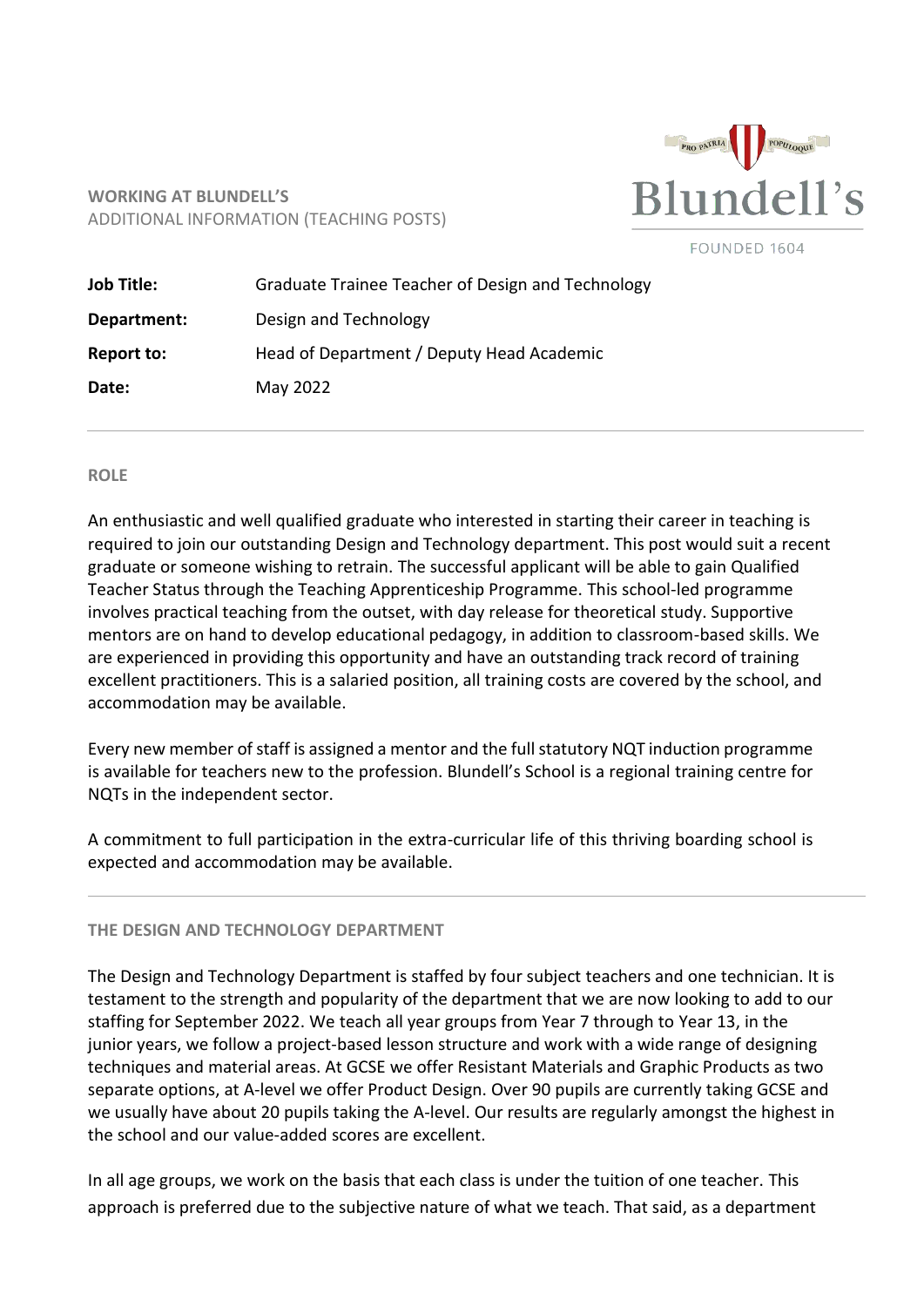we have a collaborative way of working, for example through joint preparation of resources. We pride ourselves on a friendly, inclusive culture.

As you would expect, technology is used extensively to support teaching and within our taught content. We use Solid Works extensively in all year groups as well as Adobe Illustrator with the Graphics pupils. We are also fortunate to have a host of CNC machinery on offer including, router, plasma cutter, laser cutter, cri cut and a 3D printing suite. To that end, we have two well equipped workshops that allow our GCSE and A-level pupils to pursue exciting individual projects.

## **TEACHING POLICY**

## **Aims:**

To foster in pupils an enthusiasm for study, application of intellectual, physical or creative effort and the ability to think and learn for themselves;

To enable pupils to acquire new knowledge understanding and skills in the subjects taught;

To support and encourage pupil reflection about their academic progress and enable them to demonstrate achievement.

### **PERSON SPECIFICATION**

# **Essential Qualifications and Experience:**

This post would suit a recent graduate or someone wishing to retrain. The successful candidate will:

- Show a clear command of the subject areas which they teach;
- Organise teaching programmes which meet curricular demands and pupils' needs;
- Plan lessons carefully, making their aims and objectives clear to pupils;
- Have high expectations of all pupils, challenging their knowledge and understandings and encouraging and enabling them to meet their full potential;
- Stimulate and maintain pupils' interest by a range of methods and their own enthusiasm;
- Use data on pupils' baseline to inform their teaching;
- Use personalised teaching strategies where appropriate to meet the needs of pupils of different abilities, including the most-able, pupils for whom English is not their first language or those who have learning difficulties. Central lists of pupils and their particular learning requirements should be referred to;
- Set appropriate homework and assess pupils' work regularly and effectively, according to agreed standards and policies;
- Manage pupils well, to maintain good order and discipline within the classroom;
- Develop good relationships with pupils through a balance of firmness and friendliness;
- Insist on punctuality in attending lessons and set a good example themselves;
- Provide a teaching environment which is bright, orderly and interesting. Classroom decoration should be updated frequently and there should be regular displays of pupils' work;